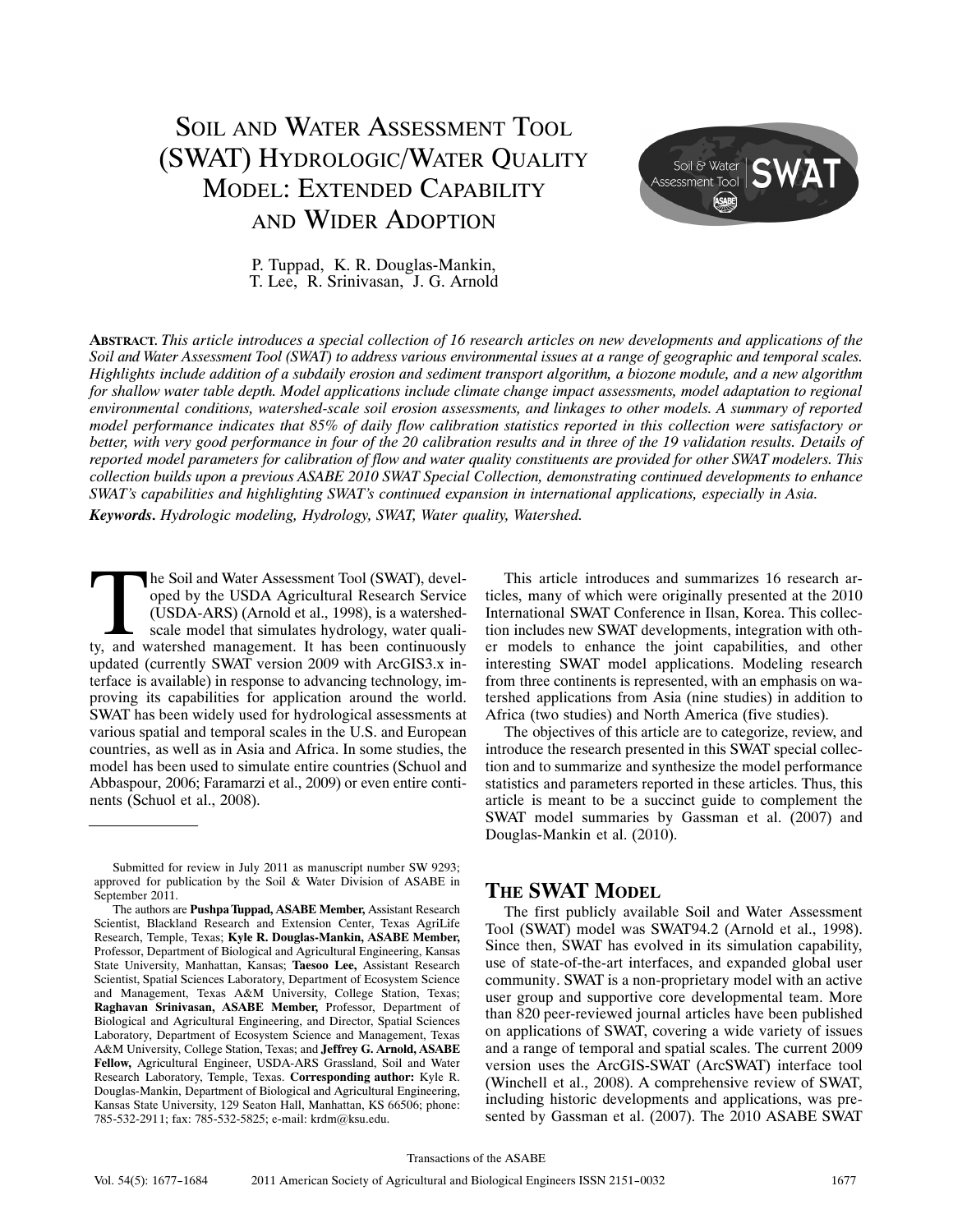| Time<br>Time<br><b>PBIAS</b><br>Period<br>Area<br>Period<br>$R^2$<br>Scale<br>$\mathrm{C/V}$<br>$(\%)$<br>Reference<br>Model<br>Watershed<br>(km <sup>2</sup> )<br><b>NSE</b><br>(years)<br>${\bf D}$<br>$\mathsf{C}$<br>Upper Blue Nile at Diem<br>176,000<br>$\mathbf{1}$<br>1980-1986<br>Betrie et al.<br><b>SWAT2005</b><br>0.91<br>$\overline{\phantom{a}}$<br>$\sim$<br>1987-1996<br>(Ethiopia-Sudan)<br>D<br>V<br>0.82<br>(2011)<br>$\mathbf C$<br>$\mathbf 1$<br>Pyoseon (Jeju Island,<br>207<br>${\bf D}$<br>Chung et al.<br>SWAT2005,<br>2006<br>0.63<br>0.50<br>Ξ.<br>Korea)<br>$\mathsf C$<br>(2011)<br><b>SWAT-MODFLOW</b><br>D<br>0.67<br>0.62<br>$\mathbf C$<br>Seolma-cheon (Korea)<br>8.54<br>2007-2008<br>${\bf D}$<br>0.74<br>0.70<br>Joh et al.<br><b>SWAT2000</b><br>цц.<br>Ξ.<br>2009<br>(2011)<br>D<br>V<br>0.76<br>0.71<br>$\overline{C}$<br><b>SWAT2005</b><br>Chungju Dam (Korea)<br>6,648<br>D<br>0.72<br>Kim et al.<br>2005-2009<br>цц.<br>÷,<br>Ξ.<br>(2011a)<br>$\sqrt{2}$<br><b>SWAT2005</b><br>16,100<br>Lee et al.<br>Galveston Bay (Texas)<br>$\mathsf C$<br>(2011)<br>08067650<br>1991-2000<br>D<br>0.68<br>0.64<br>08070000<br>$\mathcal{C}$<br>1991-2008<br>D<br>0.50<br>0.42<br>$\mathsf{C}$<br>D<br>08070500<br>1991-2008<br>0.67<br>0.37<br>$\mathbf C$<br>${\bf D}$<br>08070200<br>1991-2000<br>0.63<br>0.47<br>$\mathsf{C}$<br>08068500<br>1991-2008<br>D<br>0.64<br>0.56<br>$\mathsf{C}$<br>08068090<br>D<br>0.65<br>0.58<br>1991-2000<br>$\sqrt{2}$<br><b>SWAT2005</b><br>Matagorda Bay (Texas)<br>11,600<br>${\bf D}$<br>$\mathsf C$<br>08164300<br>1991-2000<br>0.64<br>0.58<br>08164350<br>D<br>$\mathsf{C}$<br>1996-2000<br>0.74<br>0.74<br>16,100<br>$\overline{c}$<br>Lee et al.<br><b>SWAT2005</b><br>Galveston Bay (Texas)<br>(2011)<br>08067650<br>1977-1990<br>D<br>V<br>0.29<br>0.02<br>${\bf D}$<br>V<br>0.29<br>$-0.52$<br>08070000<br>1977-1990<br>${\bf D}$<br>V<br>08070500<br>1977-1990<br>0.27<br>$-0.12$<br>08070200<br>1984-1990<br>D<br>V<br>0.26<br>$-0.70$<br>08068500<br>1977-1990<br>D<br>V<br>0.34<br>$-0.04$<br>V<br>08068090<br>1984-1990<br>D<br>0.26<br>$-0.74$<br><b>SWAT2005</b><br>$\overline{c}$<br>Matagorda Bay (Texas)<br>11,600<br>08164300<br>1977-1990<br>D<br>V<br>0.45<br>0.24<br>$\sim$<br>$\mathbf V$<br>0.49<br>08164350<br>1981-1989<br>D<br>0.31<br>$\mathbf C$<br>Park et al.<br><b>SWAT2000</b><br>6,642<br>22<br>${\bf D}$<br>0.89<br>0.81<br>Chungju Dam (Korea)<br>1998-2000<br>$\overline{a}$<br>$\mathbf C$<br>YW1<br>1,602<br>(2011b)<br>D<br>0.76<br>0.73<br>YW2<br>$\mathsf C$<br>2,261<br>D<br>0.76<br>0.64<br>$\mathbf V$<br>Chungju Dam (Korea)<br>6,642<br>22<br>2001-2003<br>${\bf D}$<br>0.87<br>0.78<br>ω.<br>YD1<br>1,602<br>${\bf D}$<br>V<br>0.71<br>0.68<br>YD <sub>2</sub><br>2,261<br>D<br>V<br>0.69<br>0.58<br>$\mathbf C$<br>$\mathbf D$<br>Ryu et al.<br><b>SWAT-REMM</b><br>90.82<br>2005<br>0.73<br>0.69<br>Bonggok River (Korea)<br>$\overline{a}$<br>2006<br>V<br>(2011)<br>D<br>0.72<br>0.67<br>Wagner et al.<br><b>SWAT2009</b><br>Western Ghats (India)<br>$\mathbf{1}$<br>498<br>V<br>(2011)<br>G1<br>2001-2007<br>D<br>0.71<br>0.68<br>G2<br>D<br>V<br>331<br>2001-2007<br>0.63<br>0.63<br>V<br>G <sub>3</sub><br>680<br>D<br>0.34<br>0.10<br>2002, 2004-2007<br>G <sub>4</sub><br>99<br>$\mathbf V$<br>2001-2006<br>D<br>0.58<br>0.58<br>$\overline{c}$<br>${\bf C}$<br>Xie et al.<br><b>SWAT2005</b><br>Banifing River (Mali,<br>1998-2000<br>D<br>0.92<br>19,312<br>$\overline{\phantom{a}}$<br>ω. |        |  | Table Ta, Summary of reported SWAT streamnow canniation and vandation statistics. |          |         |           |           |             |      |  |
|-------------------------------------------------------------------------------------------------------------------------------------------------------------------------------------------------------------------------------------------------------------------------------------------------------------------------------------------------------------------------------------------------------------------------------------------------------------------------------------------------------------------------------------------------------------------------------------------------------------------------------------------------------------------------------------------------------------------------------------------------------------------------------------------------------------------------------------------------------------------------------------------------------------------------------------------------------------------------------------------------------------------------------------------------------------------------------------------------------------------------------------------------------------------------------------------------------------------------------------------------------------------------------------------------------------------------------------------------------------------------------------------------------------------------------------------------------------------------------------------------------------------------------------------------------------------------------------------------------------------------------------------------------------------------------------------------------------------------------------------------------------------------------------------------------------------------------------------------------------------------------------------------------------------------------------------------------------------------------------------------------------------------------------------------------------------------------------------------------------------------------------------------------------------------------------------------------------------------------------------------------------------------------------------------------------------------------------------------------------------------------------------------------------------------------------------------------------------------------------------------------------------------------------------------------------------------------------------------------------------------------------------------------------------------------------------------------------------------------------------------------------------------------------------------------------------------------------------------------------------------------------------------------------------------------------------------------------------------------------------------------------------------------------------------------------------------------------------------------------------------------------------------------------------------------------------------------------------------------------------------------------------------------------------------------------------------------------------------------------------------------------------------------------------------------------------------------------------------------------------------------------------------------------|--------|--|-----------------------------------------------------------------------------------|----------|---------|-----------|-----------|-------------|------|--|
|                                                                                                                                                                                                                                                                                                                                                                                                                                                                                                                                                                                                                                                                                                                                                                                                                                                                                                                                                                                                                                                                                                                                                                                                                                                                                                                                                                                                                                                                                                                                                                                                                                                                                                                                                                                                                                                                                                                                                                                                                                                                                                                                                                                                                                                                                                                                                                                                                                                                                                                                                                                                                                                                                                                                                                                                                                                                                                                                                                                                                                                                                                                                                                                                                                                                                                                                                                                                                                                                                                                                     |        |  |                                                                                   | Drainage | Warm-up |           |           |             |      |  |
|                                                                                                                                                                                                                                                                                                                                                                                                                                                                                                                                                                                                                                                                                                                                                                                                                                                                                                                                                                                                                                                                                                                                                                                                                                                                                                                                                                                                                                                                                                                                                                                                                                                                                                                                                                                                                                                                                                                                                                                                                                                                                                                                                                                                                                                                                                                                                                                                                                                                                                                                                                                                                                                                                                                                                                                                                                                                                                                                                                                                                                                                                                                                                                                                                                                                                                                                                                                                                                                                                                                                     |        |  |                                                                                   |          |         |           |           |             |      |  |
|                                                                                                                                                                                                                                                                                                                                                                                                                                                                                                                                                                                                                                                                                                                                                                                                                                                                                                                                                                                                                                                                                                                                                                                                                                                                                                                                                                                                                                                                                                                                                                                                                                                                                                                                                                                                                                                                                                                                                                                                                                                                                                                                                                                                                                                                                                                                                                                                                                                                                                                                                                                                                                                                                                                                                                                                                                                                                                                                                                                                                                                                                                                                                                                                                                                                                                                                                                                                                                                                                                                                     |        |  |                                                                                   |          |         |           |           |             |      |  |
|                                                                                                                                                                                                                                                                                                                                                                                                                                                                                                                                                                                                                                                                                                                                                                                                                                                                                                                                                                                                                                                                                                                                                                                                                                                                                                                                                                                                                                                                                                                                                                                                                                                                                                                                                                                                                                                                                                                                                                                                                                                                                                                                                                                                                                                                                                                                                                                                                                                                                                                                                                                                                                                                                                                                                                                                                                                                                                                                                                                                                                                                                                                                                                                                                                                                                                                                                                                                                                                                                                                                     |        |  |                                                                                   |          |         |           |           |             |      |  |
|                                                                                                                                                                                                                                                                                                                                                                                                                                                                                                                                                                                                                                                                                                                                                                                                                                                                                                                                                                                                                                                                                                                                                                                                                                                                                                                                                                                                                                                                                                                                                                                                                                                                                                                                                                                                                                                                                                                                                                                                                                                                                                                                                                                                                                                                                                                                                                                                                                                                                                                                                                                                                                                                                                                                                                                                                                                                                                                                                                                                                                                                                                                                                                                                                                                                                                                                                                                                                                                                                                                                     |        |  |                                                                                   |          |         |           |           |             |      |  |
|                                                                                                                                                                                                                                                                                                                                                                                                                                                                                                                                                                                                                                                                                                                                                                                                                                                                                                                                                                                                                                                                                                                                                                                                                                                                                                                                                                                                                                                                                                                                                                                                                                                                                                                                                                                                                                                                                                                                                                                                                                                                                                                                                                                                                                                                                                                                                                                                                                                                                                                                                                                                                                                                                                                                                                                                                                                                                                                                                                                                                                                                                                                                                                                                                                                                                                                                                                                                                                                                                                                                     |        |  |                                                                                   |          |         |           |           |             |      |  |
|                                                                                                                                                                                                                                                                                                                                                                                                                                                                                                                                                                                                                                                                                                                                                                                                                                                                                                                                                                                                                                                                                                                                                                                                                                                                                                                                                                                                                                                                                                                                                                                                                                                                                                                                                                                                                                                                                                                                                                                                                                                                                                                                                                                                                                                                                                                                                                                                                                                                                                                                                                                                                                                                                                                                                                                                                                                                                                                                                                                                                                                                                                                                                                                                                                                                                                                                                                                                                                                                                                                                     |        |  |                                                                                   |          |         |           |           |             |      |  |
|                                                                                                                                                                                                                                                                                                                                                                                                                                                                                                                                                                                                                                                                                                                                                                                                                                                                                                                                                                                                                                                                                                                                                                                                                                                                                                                                                                                                                                                                                                                                                                                                                                                                                                                                                                                                                                                                                                                                                                                                                                                                                                                                                                                                                                                                                                                                                                                                                                                                                                                                                                                                                                                                                                                                                                                                                                                                                                                                                                                                                                                                                                                                                                                                                                                                                                                                                                                                                                                                                                                                     |        |  |                                                                                   |          |         |           |           |             |      |  |
|                                                                                                                                                                                                                                                                                                                                                                                                                                                                                                                                                                                                                                                                                                                                                                                                                                                                                                                                                                                                                                                                                                                                                                                                                                                                                                                                                                                                                                                                                                                                                                                                                                                                                                                                                                                                                                                                                                                                                                                                                                                                                                                                                                                                                                                                                                                                                                                                                                                                                                                                                                                                                                                                                                                                                                                                                                                                                                                                                                                                                                                                                                                                                                                                                                                                                                                                                                                                                                                                                                                                     |        |  |                                                                                   |          |         |           |           |             |      |  |
|                                                                                                                                                                                                                                                                                                                                                                                                                                                                                                                                                                                                                                                                                                                                                                                                                                                                                                                                                                                                                                                                                                                                                                                                                                                                                                                                                                                                                                                                                                                                                                                                                                                                                                                                                                                                                                                                                                                                                                                                                                                                                                                                                                                                                                                                                                                                                                                                                                                                                                                                                                                                                                                                                                                                                                                                                                                                                                                                                                                                                                                                                                                                                                                                                                                                                                                                                                                                                                                                                                                                     |        |  |                                                                                   |          |         |           |           |             |      |  |
|                                                                                                                                                                                                                                                                                                                                                                                                                                                                                                                                                                                                                                                                                                                                                                                                                                                                                                                                                                                                                                                                                                                                                                                                                                                                                                                                                                                                                                                                                                                                                                                                                                                                                                                                                                                                                                                                                                                                                                                                                                                                                                                                                                                                                                                                                                                                                                                                                                                                                                                                                                                                                                                                                                                                                                                                                                                                                                                                                                                                                                                                                                                                                                                                                                                                                                                                                                                                                                                                                                                                     |        |  |                                                                                   |          |         |           |           |             |      |  |
|                                                                                                                                                                                                                                                                                                                                                                                                                                                                                                                                                                                                                                                                                                                                                                                                                                                                                                                                                                                                                                                                                                                                                                                                                                                                                                                                                                                                                                                                                                                                                                                                                                                                                                                                                                                                                                                                                                                                                                                                                                                                                                                                                                                                                                                                                                                                                                                                                                                                                                                                                                                                                                                                                                                                                                                                                                                                                                                                                                                                                                                                                                                                                                                                                                                                                                                                                                                                                                                                                                                                     |        |  |                                                                                   |          |         |           |           |             |      |  |
|                                                                                                                                                                                                                                                                                                                                                                                                                                                                                                                                                                                                                                                                                                                                                                                                                                                                                                                                                                                                                                                                                                                                                                                                                                                                                                                                                                                                                                                                                                                                                                                                                                                                                                                                                                                                                                                                                                                                                                                                                                                                                                                                                                                                                                                                                                                                                                                                                                                                                                                                                                                                                                                                                                                                                                                                                                                                                                                                                                                                                                                                                                                                                                                                                                                                                                                                                                                                                                                                                                                                     |        |  |                                                                                   |          |         |           |           |             |      |  |
|                                                                                                                                                                                                                                                                                                                                                                                                                                                                                                                                                                                                                                                                                                                                                                                                                                                                                                                                                                                                                                                                                                                                                                                                                                                                                                                                                                                                                                                                                                                                                                                                                                                                                                                                                                                                                                                                                                                                                                                                                                                                                                                                                                                                                                                                                                                                                                                                                                                                                                                                                                                                                                                                                                                                                                                                                                                                                                                                                                                                                                                                                                                                                                                                                                                                                                                                                                                                                                                                                                                                     |        |  |                                                                                   |          |         |           |           |             |      |  |
|                                                                                                                                                                                                                                                                                                                                                                                                                                                                                                                                                                                                                                                                                                                                                                                                                                                                                                                                                                                                                                                                                                                                                                                                                                                                                                                                                                                                                                                                                                                                                                                                                                                                                                                                                                                                                                                                                                                                                                                                                                                                                                                                                                                                                                                                                                                                                                                                                                                                                                                                                                                                                                                                                                                                                                                                                                                                                                                                                                                                                                                                                                                                                                                                                                                                                                                                                                                                                                                                                                                                     |        |  |                                                                                   |          |         |           |           |             |      |  |
|                                                                                                                                                                                                                                                                                                                                                                                                                                                                                                                                                                                                                                                                                                                                                                                                                                                                                                                                                                                                                                                                                                                                                                                                                                                                                                                                                                                                                                                                                                                                                                                                                                                                                                                                                                                                                                                                                                                                                                                                                                                                                                                                                                                                                                                                                                                                                                                                                                                                                                                                                                                                                                                                                                                                                                                                                                                                                                                                                                                                                                                                                                                                                                                                                                                                                                                                                                                                                                                                                                                                     |        |  |                                                                                   |          |         |           |           |             |      |  |
|                                                                                                                                                                                                                                                                                                                                                                                                                                                                                                                                                                                                                                                                                                                                                                                                                                                                                                                                                                                                                                                                                                                                                                                                                                                                                                                                                                                                                                                                                                                                                                                                                                                                                                                                                                                                                                                                                                                                                                                                                                                                                                                                                                                                                                                                                                                                                                                                                                                                                                                                                                                                                                                                                                                                                                                                                                                                                                                                                                                                                                                                                                                                                                                                                                                                                                                                                                                                                                                                                                                                     |        |  |                                                                                   |          |         |           |           |             |      |  |
|                                                                                                                                                                                                                                                                                                                                                                                                                                                                                                                                                                                                                                                                                                                                                                                                                                                                                                                                                                                                                                                                                                                                                                                                                                                                                                                                                                                                                                                                                                                                                                                                                                                                                                                                                                                                                                                                                                                                                                                                                                                                                                                                                                                                                                                                                                                                                                                                                                                                                                                                                                                                                                                                                                                                                                                                                                                                                                                                                                                                                                                                                                                                                                                                                                                                                                                                                                                                                                                                                                                                     |        |  |                                                                                   |          |         |           |           |             |      |  |
|                                                                                                                                                                                                                                                                                                                                                                                                                                                                                                                                                                                                                                                                                                                                                                                                                                                                                                                                                                                                                                                                                                                                                                                                                                                                                                                                                                                                                                                                                                                                                                                                                                                                                                                                                                                                                                                                                                                                                                                                                                                                                                                                                                                                                                                                                                                                                                                                                                                                                                                                                                                                                                                                                                                                                                                                                                                                                                                                                                                                                                                                                                                                                                                                                                                                                                                                                                                                                                                                                                                                     |        |  |                                                                                   |          |         |           |           |             |      |  |
|                                                                                                                                                                                                                                                                                                                                                                                                                                                                                                                                                                                                                                                                                                                                                                                                                                                                                                                                                                                                                                                                                                                                                                                                                                                                                                                                                                                                                                                                                                                                                                                                                                                                                                                                                                                                                                                                                                                                                                                                                                                                                                                                                                                                                                                                                                                                                                                                                                                                                                                                                                                                                                                                                                                                                                                                                                                                                                                                                                                                                                                                                                                                                                                                                                                                                                                                                                                                                                                                                                                                     |        |  |                                                                                   |          |         |           |           |             |      |  |
|                                                                                                                                                                                                                                                                                                                                                                                                                                                                                                                                                                                                                                                                                                                                                                                                                                                                                                                                                                                                                                                                                                                                                                                                                                                                                                                                                                                                                                                                                                                                                                                                                                                                                                                                                                                                                                                                                                                                                                                                                                                                                                                                                                                                                                                                                                                                                                                                                                                                                                                                                                                                                                                                                                                                                                                                                                                                                                                                                                                                                                                                                                                                                                                                                                                                                                                                                                                                                                                                                                                                     |        |  |                                                                                   |          |         |           |           |             |      |  |
|                                                                                                                                                                                                                                                                                                                                                                                                                                                                                                                                                                                                                                                                                                                                                                                                                                                                                                                                                                                                                                                                                                                                                                                                                                                                                                                                                                                                                                                                                                                                                                                                                                                                                                                                                                                                                                                                                                                                                                                                                                                                                                                                                                                                                                                                                                                                                                                                                                                                                                                                                                                                                                                                                                                                                                                                                                                                                                                                                                                                                                                                                                                                                                                                                                                                                                                                                                                                                                                                                                                                     |        |  |                                                                                   |          |         |           |           |             |      |  |
|                                                                                                                                                                                                                                                                                                                                                                                                                                                                                                                                                                                                                                                                                                                                                                                                                                                                                                                                                                                                                                                                                                                                                                                                                                                                                                                                                                                                                                                                                                                                                                                                                                                                                                                                                                                                                                                                                                                                                                                                                                                                                                                                                                                                                                                                                                                                                                                                                                                                                                                                                                                                                                                                                                                                                                                                                                                                                                                                                                                                                                                                                                                                                                                                                                                                                                                                                                                                                                                                                                                                     |        |  |                                                                                   |          |         |           |           |             |      |  |
|                                                                                                                                                                                                                                                                                                                                                                                                                                                                                                                                                                                                                                                                                                                                                                                                                                                                                                                                                                                                                                                                                                                                                                                                                                                                                                                                                                                                                                                                                                                                                                                                                                                                                                                                                                                                                                                                                                                                                                                                                                                                                                                                                                                                                                                                                                                                                                                                                                                                                                                                                                                                                                                                                                                                                                                                                                                                                                                                                                                                                                                                                                                                                                                                                                                                                                                                                                                                                                                                                                                                     |        |  |                                                                                   |          |         |           |           |             |      |  |
|                                                                                                                                                                                                                                                                                                                                                                                                                                                                                                                                                                                                                                                                                                                                                                                                                                                                                                                                                                                                                                                                                                                                                                                                                                                                                                                                                                                                                                                                                                                                                                                                                                                                                                                                                                                                                                                                                                                                                                                                                                                                                                                                                                                                                                                                                                                                                                                                                                                                                                                                                                                                                                                                                                                                                                                                                                                                                                                                                                                                                                                                                                                                                                                                                                                                                                                                                                                                                                                                                                                                     |        |  |                                                                                   |          |         |           |           |             |      |  |
|                                                                                                                                                                                                                                                                                                                                                                                                                                                                                                                                                                                                                                                                                                                                                                                                                                                                                                                                                                                                                                                                                                                                                                                                                                                                                                                                                                                                                                                                                                                                                                                                                                                                                                                                                                                                                                                                                                                                                                                                                                                                                                                                                                                                                                                                                                                                                                                                                                                                                                                                                                                                                                                                                                                                                                                                                                                                                                                                                                                                                                                                                                                                                                                                                                                                                                                                                                                                                                                                                                                                     |        |  |                                                                                   |          |         |           |           |             |      |  |
|                                                                                                                                                                                                                                                                                                                                                                                                                                                                                                                                                                                                                                                                                                                                                                                                                                                                                                                                                                                                                                                                                                                                                                                                                                                                                                                                                                                                                                                                                                                                                                                                                                                                                                                                                                                                                                                                                                                                                                                                                                                                                                                                                                                                                                                                                                                                                                                                                                                                                                                                                                                                                                                                                                                                                                                                                                                                                                                                                                                                                                                                                                                                                                                                                                                                                                                                                                                                                                                                                                                                     |        |  |                                                                                   |          |         |           |           |             |      |  |
|                                                                                                                                                                                                                                                                                                                                                                                                                                                                                                                                                                                                                                                                                                                                                                                                                                                                                                                                                                                                                                                                                                                                                                                                                                                                                                                                                                                                                                                                                                                                                                                                                                                                                                                                                                                                                                                                                                                                                                                                                                                                                                                                                                                                                                                                                                                                                                                                                                                                                                                                                                                                                                                                                                                                                                                                                                                                                                                                                                                                                                                                                                                                                                                                                                                                                                                                                                                                                                                                                                                                     |        |  |                                                                                   |          |         |           |           |             |      |  |
|                                                                                                                                                                                                                                                                                                                                                                                                                                                                                                                                                                                                                                                                                                                                                                                                                                                                                                                                                                                                                                                                                                                                                                                                                                                                                                                                                                                                                                                                                                                                                                                                                                                                                                                                                                                                                                                                                                                                                                                                                                                                                                                                                                                                                                                                                                                                                                                                                                                                                                                                                                                                                                                                                                                                                                                                                                                                                                                                                                                                                                                                                                                                                                                                                                                                                                                                                                                                                                                                                                                                     |        |  |                                                                                   |          |         |           |           |             |      |  |
|                                                                                                                                                                                                                                                                                                                                                                                                                                                                                                                                                                                                                                                                                                                                                                                                                                                                                                                                                                                                                                                                                                                                                                                                                                                                                                                                                                                                                                                                                                                                                                                                                                                                                                                                                                                                                                                                                                                                                                                                                                                                                                                                                                                                                                                                                                                                                                                                                                                                                                                                                                                                                                                                                                                                                                                                                                                                                                                                                                                                                                                                                                                                                                                                                                                                                                                                                                                                                                                                                                                                     |        |  |                                                                                   |          |         |           |           |             |      |  |
|                                                                                                                                                                                                                                                                                                                                                                                                                                                                                                                                                                                                                                                                                                                                                                                                                                                                                                                                                                                                                                                                                                                                                                                                                                                                                                                                                                                                                                                                                                                                                                                                                                                                                                                                                                                                                                                                                                                                                                                                                                                                                                                                                                                                                                                                                                                                                                                                                                                                                                                                                                                                                                                                                                                                                                                                                                                                                                                                                                                                                                                                                                                                                                                                                                                                                                                                                                                                                                                                                                                                     |        |  |                                                                                   |          |         |           |           |             |      |  |
|                                                                                                                                                                                                                                                                                                                                                                                                                                                                                                                                                                                                                                                                                                                                                                                                                                                                                                                                                                                                                                                                                                                                                                                                                                                                                                                                                                                                                                                                                                                                                                                                                                                                                                                                                                                                                                                                                                                                                                                                                                                                                                                                                                                                                                                                                                                                                                                                                                                                                                                                                                                                                                                                                                                                                                                                                                                                                                                                                                                                                                                                                                                                                                                                                                                                                                                                                                                                                                                                                                                                     |        |  |                                                                                   |          |         |           |           |             |      |  |
|                                                                                                                                                                                                                                                                                                                                                                                                                                                                                                                                                                                                                                                                                                                                                                                                                                                                                                                                                                                                                                                                                                                                                                                                                                                                                                                                                                                                                                                                                                                                                                                                                                                                                                                                                                                                                                                                                                                                                                                                                                                                                                                                                                                                                                                                                                                                                                                                                                                                                                                                                                                                                                                                                                                                                                                                                                                                                                                                                                                                                                                                                                                                                                                                                                                                                                                                                                                                                                                                                                                                     |        |  |                                                                                   |          |         |           |           |             |      |  |
|                                                                                                                                                                                                                                                                                                                                                                                                                                                                                                                                                                                                                                                                                                                                                                                                                                                                                                                                                                                                                                                                                                                                                                                                                                                                                                                                                                                                                                                                                                                                                                                                                                                                                                                                                                                                                                                                                                                                                                                                                                                                                                                                                                                                                                                                                                                                                                                                                                                                                                                                                                                                                                                                                                                                                                                                                                                                                                                                                                                                                                                                                                                                                                                                                                                                                                                                                                                                                                                                                                                                     |        |  |                                                                                   |          |         |           |           |             |      |  |
|                                                                                                                                                                                                                                                                                                                                                                                                                                                                                                                                                                                                                                                                                                                                                                                                                                                                                                                                                                                                                                                                                                                                                                                                                                                                                                                                                                                                                                                                                                                                                                                                                                                                                                                                                                                                                                                                                                                                                                                                                                                                                                                                                                                                                                                                                                                                                                                                                                                                                                                                                                                                                                                                                                                                                                                                                                                                                                                                                                                                                                                                                                                                                                                                                                                                                                                                                                                                                                                                                                                                     |        |  |                                                                                   |          |         |           |           |             |      |  |
|                                                                                                                                                                                                                                                                                                                                                                                                                                                                                                                                                                                                                                                                                                                                                                                                                                                                                                                                                                                                                                                                                                                                                                                                                                                                                                                                                                                                                                                                                                                                                                                                                                                                                                                                                                                                                                                                                                                                                                                                                                                                                                                                                                                                                                                                                                                                                                                                                                                                                                                                                                                                                                                                                                                                                                                                                                                                                                                                                                                                                                                                                                                                                                                                                                                                                                                                                                                                                                                                                                                                     |        |  |                                                                                   |          |         |           |           |             |      |  |
|                                                                                                                                                                                                                                                                                                                                                                                                                                                                                                                                                                                                                                                                                                                                                                                                                                                                                                                                                                                                                                                                                                                                                                                                                                                                                                                                                                                                                                                                                                                                                                                                                                                                                                                                                                                                                                                                                                                                                                                                                                                                                                                                                                                                                                                                                                                                                                                                                                                                                                                                                                                                                                                                                                                                                                                                                                                                                                                                                                                                                                                                                                                                                                                                                                                                                                                                                                                                                                                                                                                                     |        |  |                                                                                   |          |         |           |           |             |      |  |
|                                                                                                                                                                                                                                                                                                                                                                                                                                                                                                                                                                                                                                                                                                                                                                                                                                                                                                                                                                                                                                                                                                                                                                                                                                                                                                                                                                                                                                                                                                                                                                                                                                                                                                                                                                                                                                                                                                                                                                                                                                                                                                                                                                                                                                                                                                                                                                                                                                                                                                                                                                                                                                                                                                                                                                                                                                                                                                                                                                                                                                                                                                                                                                                                                                                                                                                                                                                                                                                                                                                                     |        |  |                                                                                   |          |         |           |           |             |      |  |
|                                                                                                                                                                                                                                                                                                                                                                                                                                                                                                                                                                                                                                                                                                                                                                                                                                                                                                                                                                                                                                                                                                                                                                                                                                                                                                                                                                                                                                                                                                                                                                                                                                                                                                                                                                                                                                                                                                                                                                                                                                                                                                                                                                                                                                                                                                                                                                                                                                                                                                                                                                                                                                                                                                                                                                                                                                                                                                                                                                                                                                                                                                                                                                                                                                                                                                                                                                                                                                                                                                                                     |        |  |                                                                                   |          |         |           |           |             |      |  |
|                                                                                                                                                                                                                                                                                                                                                                                                                                                                                                                                                                                                                                                                                                                                                                                                                                                                                                                                                                                                                                                                                                                                                                                                                                                                                                                                                                                                                                                                                                                                                                                                                                                                                                                                                                                                                                                                                                                                                                                                                                                                                                                                                                                                                                                                                                                                                                                                                                                                                                                                                                                                                                                                                                                                                                                                                                                                                                                                                                                                                                                                                                                                                                                                                                                                                                                                                                                                                                                                                                                                     |        |  |                                                                                   |          |         |           |           |             |      |  |
|                                                                                                                                                                                                                                                                                                                                                                                                                                                                                                                                                                                                                                                                                                                                                                                                                                                                                                                                                                                                                                                                                                                                                                                                                                                                                                                                                                                                                                                                                                                                                                                                                                                                                                                                                                                                                                                                                                                                                                                                                                                                                                                                                                                                                                                                                                                                                                                                                                                                                                                                                                                                                                                                                                                                                                                                                                                                                                                                                                                                                                                                                                                                                                                                                                                                                                                                                                                                                                                                                                                                     |        |  |                                                                                   |          |         |           |           |             |      |  |
|                                                                                                                                                                                                                                                                                                                                                                                                                                                                                                                                                                                                                                                                                                                                                                                                                                                                                                                                                                                                                                                                                                                                                                                                                                                                                                                                                                                                                                                                                                                                                                                                                                                                                                                                                                                                                                                                                                                                                                                                                                                                                                                                                                                                                                                                                                                                                                                                                                                                                                                                                                                                                                                                                                                                                                                                                                                                                                                                                                                                                                                                                                                                                                                                                                                                                                                                                                                                                                                                                                                                     |        |  |                                                                                   |          |         |           |           |             |      |  |
|                                                                                                                                                                                                                                                                                                                                                                                                                                                                                                                                                                                                                                                                                                                                                                                                                                                                                                                                                                                                                                                                                                                                                                                                                                                                                                                                                                                                                                                                                                                                                                                                                                                                                                                                                                                                                                                                                                                                                                                                                                                                                                                                                                                                                                                                                                                                                                                                                                                                                                                                                                                                                                                                                                                                                                                                                                                                                                                                                                                                                                                                                                                                                                                                                                                                                                                                                                                                                                                                                                                                     |        |  |                                                                                   |          |         |           |           |             |      |  |
|                                                                                                                                                                                                                                                                                                                                                                                                                                                                                                                                                                                                                                                                                                                                                                                                                                                                                                                                                                                                                                                                                                                                                                                                                                                                                                                                                                                                                                                                                                                                                                                                                                                                                                                                                                                                                                                                                                                                                                                                                                                                                                                                                                                                                                                                                                                                                                                                                                                                                                                                                                                                                                                                                                                                                                                                                                                                                                                                                                                                                                                                                                                                                                                                                                                                                                                                                                                                                                                                                                                                     |        |  |                                                                                   |          |         |           |           |             |      |  |
|                                                                                                                                                                                                                                                                                                                                                                                                                                                                                                                                                                                                                                                                                                                                                                                                                                                                                                                                                                                                                                                                                                                                                                                                                                                                                                                                                                                                                                                                                                                                                                                                                                                                                                                                                                                                                                                                                                                                                                                                                                                                                                                                                                                                                                                                                                                                                                                                                                                                                                                                                                                                                                                                                                                                                                                                                                                                                                                                                                                                                                                                                                                                                                                                                                                                                                                                                                                                                                                                                                                                     |        |  |                                                                                   |          |         |           |           |             |      |  |
|                                                                                                                                                                                                                                                                                                                                                                                                                                                                                                                                                                                                                                                                                                                                                                                                                                                                                                                                                                                                                                                                                                                                                                                                                                                                                                                                                                                                                                                                                                                                                                                                                                                                                                                                                                                                                                                                                                                                                                                                                                                                                                                                                                                                                                                                                                                                                                                                                                                                                                                                                                                                                                                                                                                                                                                                                                                                                                                                                                                                                                                                                                                                                                                                                                                                                                                                                                                                                                                                                                                                     |        |  |                                                                                   |          |         |           |           |             |      |  |
|                                                                                                                                                                                                                                                                                                                                                                                                                                                                                                                                                                                                                                                                                                                                                                                                                                                                                                                                                                                                                                                                                                                                                                                                                                                                                                                                                                                                                                                                                                                                                                                                                                                                                                                                                                                                                                                                                                                                                                                                                                                                                                                                                                                                                                                                                                                                                                                                                                                                                                                                                                                                                                                                                                                                                                                                                                                                                                                                                                                                                                                                                                                                                                                                                                                                                                                                                                                                                                                                                                                                     | (2011) |  | west Africa)                                                                      |          |         | 1996-1998 | ${\bf D}$ | $\mathbf V$ | 0.83 |  |

**Table 1a. Summary of reported SWAT streamflow calibration and validation statistics.[a]**

[a]  $D = \text{daily}, W = \text{ weekly}, M = \text{monthly}, C = \text{calibration}, V = \text{validation}, R^2 = \text{coefficient of determination}, NSE = \text{Nash-Sutcliffe efficiency}, and PBIAS$ = percent bias. Values for empty cells were not specified in the reference article.

Special Collection (Douglas‐Mankin et al., 2010) expanded upon this review, summarizing additional research on SWAT developments and applications.

SWAT is a distributed parameter, deterministic, continu‐ ous watershed model that operates on a daily time step. It sub‐ divides the watershed into a number of subwatersheds based on topography and user‐defined threshold drainage area (minimum area required to begin a stream) or predefined sub‐ watershed and reach delineation supplied by the user. Each subwatershed is further divided into hydrologic response units (HRUs), which are unique combinations of soil, land use, slope, and land management. The HRU is the smallest landscape component of SWAT used for simulating hydro‐ logic processes. The size of an HRU depends on the resolution of inputs, including digital elevation model, soils, land use, and slopes, and user‐defined thresholds that define and refine the HRU distribution. The typical size of an HRU in SWAT ranges from about 50 to 500 ha. Hydrological process simulation is divided into two phases: (1) the upland phase, in which the model calculates upland flow and loadings of sediment, nutrients, bacteria, and pesticides from each HRU, and then combines area‐weighted HRU‐level loadings to the subwatershed level; and (2) the channel/floodplain phase, in which the model routes the upland loadings from each subwatershed through the channel/stream network.

### **SWAT MODEL PERFORMANCE SUMMARY**

Modeling studies typically require calibration and/or validation to evaluate model performance. Table 1 summarizes the reported model performance statistics used in this collec‐ tion: coefficient of determination  $(R^2)$ , Nash-Sutcliffe model efficiency (NSE), and percent bias (PBIAS). These statistics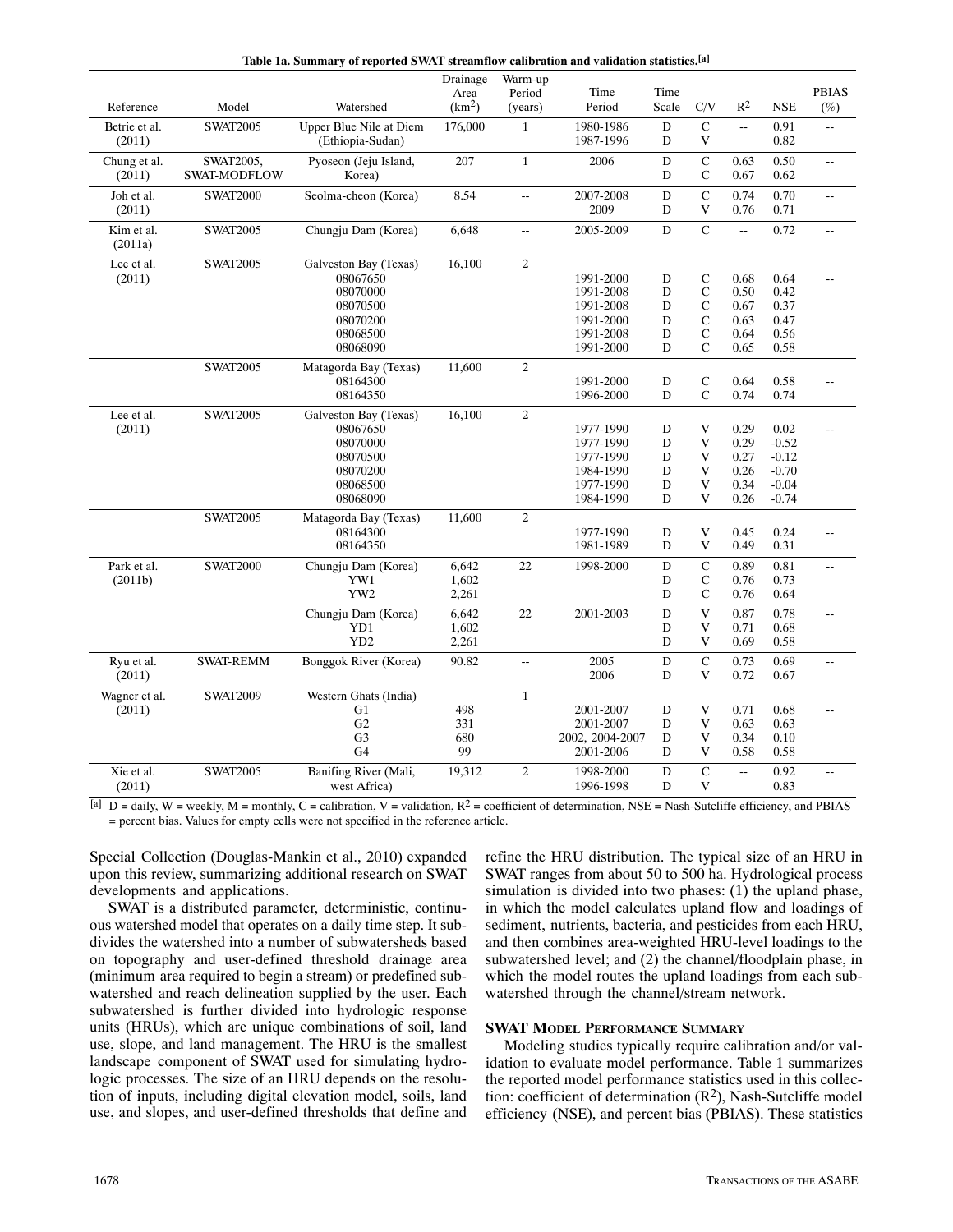|  |  | Table 1b. Summary of reported SWAT water table calibration and validation statistics. <sup>[a]</sup> |  |  |  |
|--|--|------------------------------------------------------------------------------------------------------|--|--|--|
|  |  |                                                                                                      |  |  |  |

| Reference               | Model           | Watershed                       | Drainage<br>Area<br>(km <sup>2</sup> ) | Warm-up<br>Period<br>(years) | Time<br>Period | Time<br>Scale | C/V           | $R^2$ | <b>NSE</b> | <b>PBIAS</b><br>$(\%)$ |
|-------------------------|-----------------|---------------------------------|----------------------------------------|------------------------------|----------------|---------------|---------------|-------|------------|------------------------|
| Jeong et al.<br>(2011c) | <b>SWAT2009</b> | Hoods Creek<br>(North Carolina) | 1.72                                   | 48                           | 2000-2001      | W             | C             | 0.82  | $- -$      | $-0.8$                 |
| Moriasi et al.          | <b>SWAT2005</b> | <b>Muscatatuck River</b>        | 2,952                                  | 16                           | 1992-1994      | M             | $\mathsf{C}$  | $-$   | 0.72       | $\overline{c}$         |
| (2011)                  | Auto wt fctr    | (Indiana)                       |                                        |                              | 1995-1996      | M             | V             |       | 0.63       | 8                      |
|                         | <b>SWAT2005</b> | <b>Muscatatuck River</b>        | 2,952                                  | 16                           | 1992-1994      | D             | $\mathsf{C}$  | $-$   | 0.66       | $\overline{4}$         |
|                         | Auto wt fctr    | (Indiana)                       |                                        |                              | 1995-1996      | D             | V             |       | 0.58       | 10                     |
|                         | <b>SWAT2005</b> | <b>Muscatatuck River</b>        | 2,952                                  | 16                           | 1992-1994      | M             | $\mathsf{C}$  | $-1$  | 0.73       | $-7$                   |
|                         | Calib wt fctr   | (Indiana)                       |                                        |                              | 1995-1996      | M             | V             |       | 0.40       | $-1$                   |
|                         | <b>SWAT2005</b> | <b>Muscatatuck River</b>        | 2,952                                  | 16                           | 1992-1994      | D             | $\mathcal{C}$ | $-1$  | 0.64       | $-13$                  |
|                         | Calib wt fctr   | (Indiana)                       |                                        |                              | 1995-1996      | D             | V             |       | 0.41       | $-3$                   |

 $\overline{[a]}$  D = daily, W = weekly, M = monthly, C = calibration, V = validation, R<sup>2</sup> = coefficient of determination, NSE = Nash-Sutcliffe efficiency, and PBIAS = percent bias. Values for empty cells were not specified in the reference article.

| Table 1c. Summary of reported SWAT sediment calibration and validation statistics. <sup>[a]</sup> |  |  |  |  |
|---------------------------------------------------------------------------------------------------|--|--|--|--|
|                                                                                                   |  |  |  |  |

| Reference             | Model           | Watershed               | Drainage<br>Area<br>(km <sup>2</sup> ) | Warm-up<br>Period<br>(years) | Time<br>Period | Time<br>Scale | C/V           | $R^2$ | <b>NSE</b> | <b>PBIAS</b><br>$(\%)$ |
|-----------------------|-----------------|-------------------------|----------------------------------------|------------------------------|----------------|---------------|---------------|-------|------------|------------------------|
| Betrie et al.         | <b>SWAT2005</b> | Upper Blue Nile at Diem | 176,000                                |                              | 1980-1986      | D             | $\mathcal{C}$ |       | 0.72       |                        |
| (2011)                |                 | (Ethiopia-Sudan)        |                                        | T                            | 1990-1996      | D             | V             | $-$   | 0.66       | --                     |
| Jeong et al.          | <b>SWAT2005</b> | Riesel Y2 (Texas)       | 53.4                                   | --                           | 2001           | D             | $\mathcal{C}$ | 0.37  | 0.49       | $2\%$                  |
| (2011b)               | Subdaily        |                         |                                        |                              | 2002           | D             | V             | 0.23  | 0.21       | $-59%$                 |
| Jeong et al.          | <b>SWAT2005</b> | Riesel Y2 (Texas)       | 53.4                                   | $-$                          | 2001           | D             | $\mathsf{C}$  | ۰.    | 0.75       | --                     |
| (2011b)               | Daily           |                         |                                        |                              | 2002           | D             | V             |       | 0.29       |                        |
| Kim et al.<br>(2011a) | <b>SWAT2005</b> | Chungju Dam (Korea)     | 6,648                                  | 2                            | 2007-2009      | W             | $\mathsf{C}$  | --    | $- -$      | $-16$                  |
| Park et al.           | <b>SWAT2000</b> | Chungju Dam (Korea)     | 6,642                                  | 22                           | 1998-2000      | D             | $\mathcal{C}$ | --    |            |                        |
| (2011b)               |                 | YW1                     | 1,602                                  |                              |                | D             | $\mathsf{C}$  | 0.79  |            |                        |
|                       |                 | YW <sub>2</sub>         | 2,261                                  |                              |                | D             | $\mathcal{C}$ | 0.69  |            |                        |
|                       |                 | Chungju Dam (Korea)     | 6,642                                  | 22                           | 2001-2003      | D             | V             | --    |            |                        |
|                       |                 | YW1                     | 1,602                                  |                              |                | D             | V             | 0.95  |            |                        |
| $-1$                  |                 | YW2                     | 2,261                                  |                              |                | D             | V             | 0.53  |            |                        |

[a] D = daily, W = weekly, M = monthly, C = calibration, V = validation,  $R^2$  = coefficient of determination, NSE = Nash-Sutcliffe efficiency, and PBIAS = percent bias. Values for empty cells were not specified in the reference article.

provide insight regarding model performance in simulating streamflow, water table depth, sediment load, and N and P loads across a wide spectrum of watershed conditions and add substantially to the previous compilations of model results by Gassman et al. (2007) and Douglas‐Mankin et al. (2010).

Table 2 summarizes the combined results of more than 100model runs or applications calibrated and/or validated for daily streamflow from this collection and from Gassman et al. (2007) and Douglas‐Mankin et al. (2010). Adopting the thresholds of  $NSE > 0.50$  for satisfactory and  $NSE > 0.75$  for very good model performance for monthly flow (Moriasi et al., 2007) and recognizing that monthly model performance statistics are generally better than daily statistics, 85% of the reported daily flow calibration statistics in this collection were reported to be satisfactory or better. Very good performance for daily flow was achieved in four of the 20 calibration results and in three of the 19 validation results. Combined with data from Gassman et al. (2007) and Douglas‐Mankin et al. (2010), 72% of 127 calibration results and 55% of 105 validation results were rated as satisfactory or better, and 20% of calibration results and 11% of validation results were rated as very good.

Many studies also reported the parameters used to achieve the stated calibration statistics for streamflow (table 3). The model parameters used in calibration and the values found to produce optimal calibration for each parameter vary substan‐ tially among the studies and watersheds. Interpretation of model results is aided by detailed reporting of the model parameterization and calibration procedures, as found in many of the studies in this collection. However, gaps in reported methods and results were evident in many cases. As indicated by Douglas-Mankin et al. (2010) and re-emphasized here: "Improved reporting of calibration and validation procedures and results, perhaps guided by a set of standard reporting guidelines, is essential for adequate interpretation of each study and comparison among studies in the future. This in‐ creased information would also form the basis for assigning typical parameters and ranges for use in either manual or au‐ tomatic calibration and uncertainty processes." In addition, considering the uncertainty in measured calibration/valida‐ tion data will enhance evaluation of model results (Harmel et al., 2010).

#### **MODEL DEVELOPMENTS**

**Subdaily Erosion and Sediment Transport:** In continua‐ tion of recently developed subhourly flow models (Jeong et al., 2011a), modified physically based erosion models were incorporated into SWAT for simulating stormwater best management practices (e.g., detention basins, wet ponds, sedi‐ mentation ponds, and retention irrigation systems) for small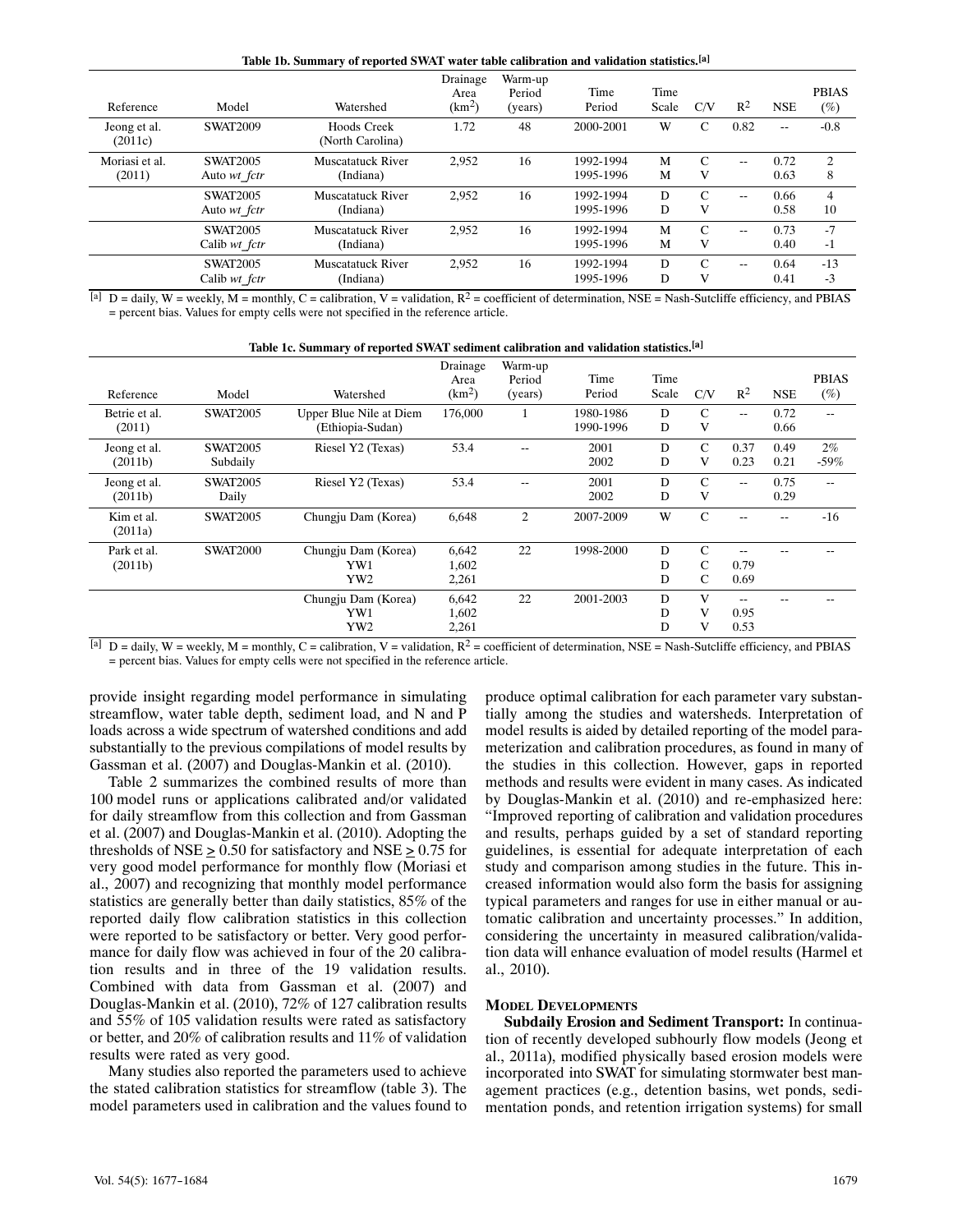|                        | Table 1d. Summary of reported SWAT nitrogen (total N) calibration and validation statistics.[a] |                                               |                                        |                              |                |               |                                     |                       |              |                        |  |  |  |  |
|------------------------|-------------------------------------------------------------------------------------------------|-----------------------------------------------|----------------------------------------|------------------------------|----------------|---------------|-------------------------------------|-----------------------|--------------|------------------------|--|--|--|--|
| Reference              | Model                                                                                           | Watershed                                     | Drainage<br>Area<br>(km <sup>2</sup> ) | Warm-up<br>Period<br>(years) | Time<br>Period | Time<br>Scale | C/V                                 | $R^2$                 | <b>NSE</b>   | <b>PBIAS</b><br>$(\%)$ |  |  |  |  |
| Kim et al.<br>(2011a)  | <b>SWAT2005</b>                                                                                 | Hangang-A (Korea)                             | 6,648                                  | 2                            | 2007-2009      | W             | $\mathsf{C}$                        | $- -$                 | --           | $-17$                  |  |  |  |  |
| Park et al.<br>(2011b) | <b>SWAT2000</b>                                                                                 | Chungju Dam (Korea)<br>YW1<br>YW <sub>2</sub> | 6,642<br>1,602<br>2,261                | 22                           | 1998-2000      | M<br>M<br>M   | C<br>$\mathcal{C}$<br>$\mathcal{C}$ | $- -$<br>0.70<br>0.81 |              |                        |  |  |  |  |
|                        |                                                                                                 | Chungju Dam (Korea)<br>YW1<br>YW <sub>2</sub> | 6,642<br>1,602<br>2,261                | 22                           | 2001-2003      | M<br>M<br>M   | V<br>V<br>V                         | --<br>0.78<br>0.94    |              |                        |  |  |  |  |
| Ryu et al.<br>(2011)   | <b>SWAT-REMM</b>                                                                                | Bonggok River (Korea)                         | 90.82                                  | $-$                          | 2005<br>2006   | D<br>D        | C<br>V                              | 0.67<br>0.63          | 0.62<br>0.60 | --                     |  |  |  |  |

[a] D = daily, W = weekly, M = monthly, C = calibration, V = validation,  $R^2$  = coefficient of determination, NSE = Nash-Sutcliffe efficiency, and PBIAS = percent bias. Values for empty cells were not specified in the reference article.

|                        | Table 1e. Summary of reported SWAT phosphorus (total P) calibration and validation statistics. <sup>[a]</sup> |                                               |                              |                              |                |               |             |                          |               |                        |  |  |  |  |
|------------------------|---------------------------------------------------------------------------------------------------------------|-----------------------------------------------|------------------------------|------------------------------|----------------|---------------|-------------|--------------------------|---------------|------------------------|--|--|--|--|
| Reference              | Model                                                                                                         | Watershed                                     | Drainage<br>Area<br>$(km^2)$ | Warm-up<br>Period<br>(years) | Time<br>Period | Time<br>Scale | C/V         | $R^2$                    | <b>NSE</b>    | <b>PBIAS</b><br>$(\%)$ |  |  |  |  |
| Kim et al.<br>(2011a)  | <b>SWAT2005</b>                                                                                               | Hangang-A (Korea)                             | 6,648                        | 2                            | 2007-2009      | W             | C           | $\overline{\phantom{m}}$ | $\sim$ $\sim$ | $-22$                  |  |  |  |  |
| Park et al.<br>(2011b) | <b>SWAT2000</b>                                                                                               | Chungju Dam (Korea)<br>YW1<br>YW <sub>2</sub> | 6,642<br>1,602<br>2,261      | 22                           | 1998-2000      | M<br>M<br>M   | C<br>C<br>C | $ -$<br>0.82<br>0.35     |               |                        |  |  |  |  |
|                        |                                                                                                               | Chungju Dam (Korea)<br>YW1<br>YW <sub>2</sub> | 6,642<br>1,602<br>2,261      | 22                           | 2001-2003      | M<br>M<br>M   | V<br>V<br>V | $- -$<br>0.88<br>0.88    |               |                        |  |  |  |  |

 $\overline{[a]}$  D = daily, W = weekly, M = monthly, C = calibration, V = validation, R<sup>2</sup> = coefficient of determination, NSE = Nash-Sutcliffe efficiency, and PBIAS = percent bias. Values for empty cells were not specified in the reference article.

|  |  |  | Table 2. Frequency analysis of SWAT daily hydrologic calibration and validation statistics. <sup>[a]</sup> |  |  |
|--|--|--|------------------------------------------------------------------------------------------------------------|--|--|
|  |  |  |                                                                                                            |  |  |

|                  |          | SWAT 2011 Collection |            |                |             | Gassman et al. (2007) and<br>Douglas-Mankin et al. (2010) |              |            | Combined    |                |            |            |  |
|------------------|----------|----------------------|------------|----------------|-------------|-----------------------------------------------------------|--------------|------------|-------------|----------------|------------|------------|--|
|                  |          | Calibration          | Validation |                | Calibration |                                                           | Validation   |            | Calibration |                | Validation |            |  |
|                  | $R^2$    | <b>NSE</b>           | $R^2$      | <b>NSE</b>     | $R^2$       | <b>NSE</b>                                                | $R^2$        | <b>NSE</b> | $R^2$       | <b>NSE</b>     | $R^2$      | <b>NSE</b> |  |
| $\boldsymbol{n}$ | 15       | 20                   | 15         | 19             | 47          | 107                                                       | 44           | 86         | 62          | 127            | 59         | 105        |  |
| $0.90 - 1.00$    | $\theta$ | $\overline{c}$       | $\theta$   | $\theta$       | 9           | 5                                                         | 3            |            | 9           | $\overline{7}$ | 3          |            |  |
| $0.80 - 0.89$    |          | 2                    |            | $\overline{c}$ | ⇁           |                                                           | <sub>(</sub> | 6          | 8           | 9              | 6          | 8          |  |
| $0.70 - 0.79$    |          | 5                    | 3          | $\overline{c}$ | 10          | 25                                                        | 9            | 9          | 15          | 30             | 12         | 11         |  |
| $0.60 - 0.69$    | 8        | 4                    |            | 4              | 8           | 19                                                        | 12           | 19         | 16          | 23             | 14         | 23         |  |
| $0.50 - 0.59$    |          |                      |            | $\mathfrak{D}$ | 4           | 18                                                        | 11           | 13         | 5           | 22             | 12         | 15         |  |
| $0.40 - 0.49$    |          | 2                    |            | 0              |             | 8                                                         | 2            | 11         | 4           | 10             | 4          | 11         |  |
| $0.30 - 0.39$    | 0        |                      |            |                | 0           | 5                                                         |              | 8          | 0           | 6              | 3          |            |  |
| $0.20 - 0.29$    |          | $\theta$             |            |                |             |                                                           |              |            |             |                |            |            |  |
| $0.10 - 0.19$    |          | $\theta$             |            |                |             |                                                           |              |            |             |                | 0          |            |  |
| $0.00 - 0.09$    |          | $\theta$             | 0          |                |             | $\overline{c}$                                            | 0            |            |             | ↑              | $\theta$   |            |  |
| < 0.00           | 0        | $\boldsymbol{0}$     |            | 5              | 0           | 9                                                         | 0            | 13         | $\theta$    | 9              | 0          | 18         |  |

[a]  $R^2$  = coefficient of determination, NSE = Nash-Sutcliffe efficiency, and  $n =$  number of models analyzed.

urban watersheds. The Modified Universal Soil Loss Equa‐ tion (MUSLE) was replaced by new algorithms based on the European Soil Erosion Model to calculate splash erosion and ANSWERS to calculate overland flow erosion (Jeong et al., 2011b). In this study, the sediment transport model was also modified to compute in‐stream sediment routing. In testing on small watersheds in Riesel, Texas, Jeong et al. (2011b) found that the new algorithms were able to adequately repre‐ sent timing, peak, and duration of sediment transport events in addition to improved simulation of sediment yields.

**Septic Systems:** A new biozone module was incorporated into SWAT, expanding its applicability to simulate septic

tanks, which are common onsite wastewater treatment systems in rural and suburban areas. This added feature in SWAT facilitates simulation of septic systems, including conventional, advanced, and failing types, at the HRU level (Jeong et al., 2011c). In the SWAT biozone algorithm adapted from Siegrist et al. (2005), septic tank effluent directly drains to subsurface soil layers, affecting soil moisture content and percolation, which is a function of soil hydraulic conductiv‐ ity. The algorithm attempts to simulate the complex biological process due to the solids, organics, and nutrients in the incoming effluent and eventual accumulation of solids and plaque, causing clogging and hydraulic failure of the system.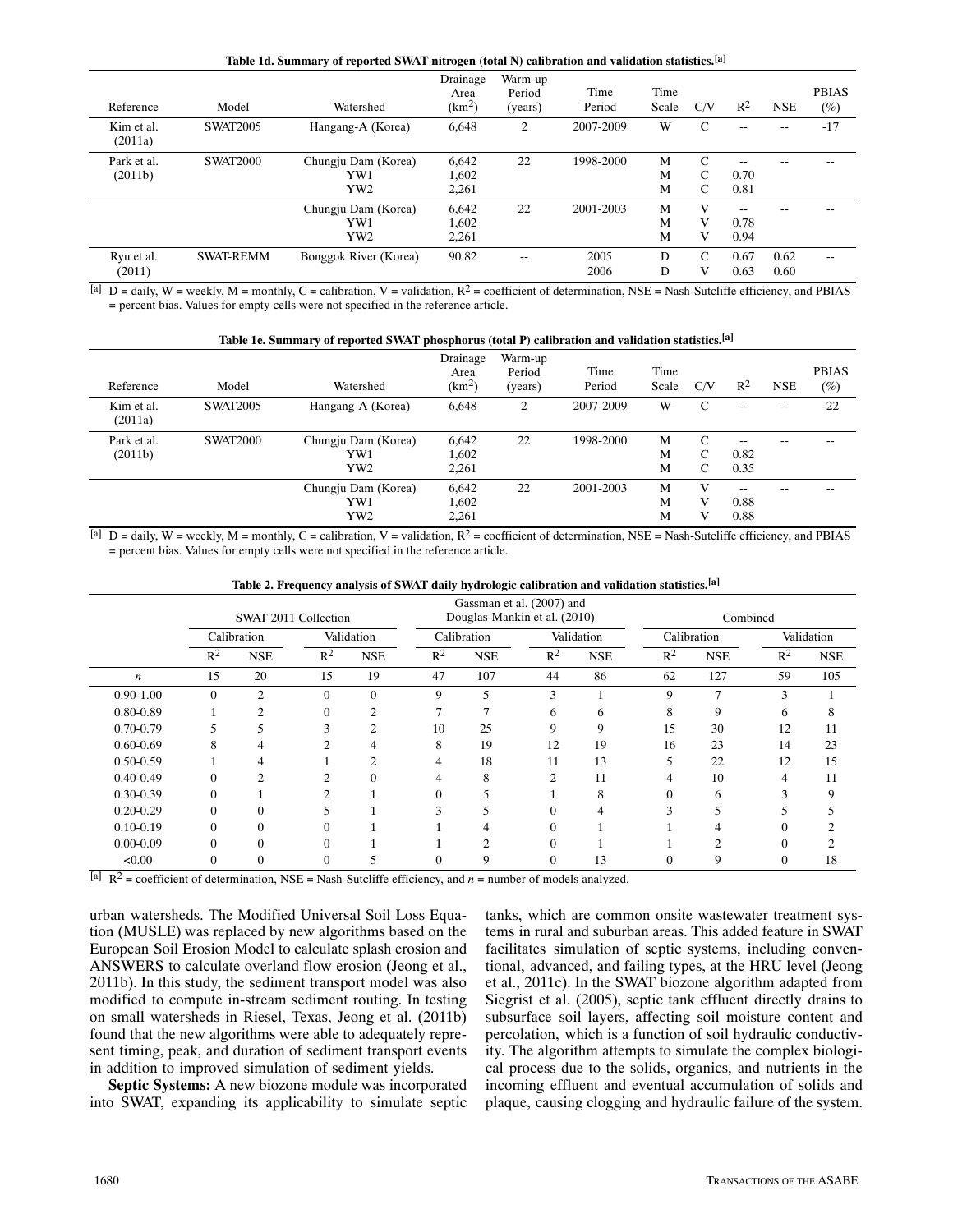Table 3. Streamflow-related SWAT calibration parameter values or change ( $\Delta$ ) from default values.

|                          |                     |                                |                                                    |                                        |                      |                   |                |                      | ິ<br>$\sim$       |                   |                    |                         |                     |
|--------------------------|---------------------|--------------------------------|----------------------------------------------------|----------------------------------------|----------------------|-------------------|----------------|----------------------|-------------------|-------------------|--------------------|-------------------------|---------------------|
|                          |                     |                                |                                                    | <b>AWC</b><br>$\text{mH}_2O$           | <b>ALPHA</b><br>BF   |                   | <b>SUR</b>     | CH                   | CH K <sub>2</sub> | <b>GW</b>         | GW<br><b>DELAY</b> | <b>GW</b><br><b>OMN</b> |                     |
| Reference                | Model               | Watershed                      | CN2                                                | $mm$ soil <sup>-1</sup> )              | $(d^{-1})$           | <b>ESCO</b>       | LAG            | N2                   | $(mm h^{-1})$     | <b>REVAP</b>      | (d)                | (mm)                    | Other               |
| Chung et al.<br>(2011)   | <b>SWAT</b><br>2005 | $-$                            | $\Delta 60\%$                                      | --                                     |                      |                   |                |                      |                   |                   |                    |                         | $\Gamma$ [a]        |
| Joh et al.<br>(2011)     | <b>SWAT</b><br>2000 | $-$                            | $\Delta + 0 - 4$                                   | $-$                                    | $\overline{a}$       | 0.01              | 2.4            | $\sim$ $\sim$        | $-$               | 0.2               | 100                | $\overline{0}$          | $[L_5]$             |
| Lee et al.<br>(2011)     | <b>SWAT</b><br>2000 | Galveston Bay<br>Matagorda Bay | $-$                                                | 0.1<br>0.6                             | 0.1<br>0.4           | $- -$             | $1 - 5$        | $- -$                | --                | 0.17<br>0.2       | ۰.                 | 1,000<br>1,000          | --                  |
| Moriasi et al.<br>(2011) | <b>SWAT</b><br>2005 | $-$                            | 55-84                                              | $-$                                    |                      |                   | $\overline{4}$ |                      |                   |                   |                    | --                      | $-[c]$              |
| Park et al.<br>(2011a)   | <b>SWAT</b><br>2000 | CD<br>YW1<br>YW <sub>2</sub>   | $\Delta + 9\%$<br>$\Delta + 9\%$<br>$\Delta + 2\%$ | $- -$<br>5<br>$\overline{\phantom{a}}$ | 0.30<br>0.35<br>0.50 | 0.4<br>0.8<br>0.8 | $\overline{a}$ | 0.01<br>0.01<br>0.01 | 70<br>50<br>70    | $\qquad \qquad -$ | 110<br>120<br>110  | $-$                     | $\lfloor d \rfloor$ |
| Xie et al.<br>(2011)     | <b>SWAT</b><br>2005 | $-$                            | 30.1                                               | $\Delta$ 3.6 $\times$                  | 0.11                 | 0.8               | $\sim$ $\sim$  | 0.03                 | $-$               | 0.16              | 32                 | 32                      | $-[e]$              |

 $[a]$  RCHRG DP = 1.0.

[b] CANM $\overline{X} = 5$ ; EPCO = 1.0.

 $[c]$  FFCB = 1.0 (initial soil water storage expressed as a fraction of field capacity water content).

[d] Additional calibration for snowmelt parameters shown in Park et al. (2011a, table 2).

[e] REVAPMN = 145, SOL K (mm h<sup>-1</sup>) =  $\Delta$ 1.02×, SOL Z X (mm) =  $\Delta$ 2.9×, and MSK CO2 = 2.6.

**Groundwater:** A new algorithm for shallow water table depth was incorporated into SWAT, in which the water table depth was estimated as a function of drainage volume and water table factor (*wtf*). Currently, *wtf* is an HRU-level calibration parameter in SWAT, but a further study by Moriasi et al. (2011) attempted to revise the algorithm wherein *wtf* is automatically computed within the model as a function of soil physical properties. This eliminates the laborious exercise of determining the optimum *wtf* for each HRU through the calibration process, especially for large and heteroge‐ neous watersheds. Moriasi et al. (2011) tested this revised al‐ gorithm within SWAT for water table depth in three observation wells in the Muscatatuck River basin in southeast Indiana, resulting in daily NSE of 0.66 (calibration) and 0.58 (validation), PBIAS of  $4\%$  (calibration) and  $10\%$  (validation), and RMSE of 49 m (calibration) and 0.5 m (validation). Further, the model performance with automatic *wtf* computa‐ tion was not significantly different from the performance ob‐ tained when *wtf* was calibrated externally. This latest development in SWAT's groundwater routine provided criti‐ cal information on shallow water table depth that is especially valuable for irrigation and drainage water management, both in terms of quantity and quality.

#### **CLIMATE CHANGE ASSESSMENTS**

Assessing impacts of future climate change on hydrology and water quality is a major issue that has been addressed us‐ ing SWAT as well as other hydrological models. Improved understanding of future impacts helps toward establishment of watershed management plans and provides a guideline for effectively dealing with climate changes. The General Cir‐ culation Model (GCM) MIROC3.2‐hires (Model for Interdis‐ ciplinary Research on Climate) was used for simulating future weather conditions and downscaled with bias correction and local adaptation in studies by Joh et al. (2011) and Park et al. (2011a, 2011b). RegCM3 (Regional Climate Mod‐ el) using EH5OM GCM data was used by Lakshmanan et al. (2011). Climate change scenarios such as A1B, B1, or both, set by the Intergovernmental Panel on Climate Change (IPCC), were selected to simulate various levels of future greenhouse gas emissions. The estimated future climates were applied into a calibrated SWAT model to assess impacts of climate change in the watersheds.

Joh et al. (2011) estimated the impacts on soil moisture and evapotranspiration in a small forested watershed in northwestern Korea due to increases in temperature and pre‐ cipitation in the years 2040 and 2080 based on A1B and B1 scenarios. They concluded that evapotranspiration would increase while streamflow and soil moisture would decrease. Park et al. (2011a) incorporated future land use change in the Chungju Dam watershed in northeastern Korea with future climate and found a gradual increase of streamflow and groundwater recharge in 2020, 2050, and 2080 compared to the baseline in 2000. Also in the Chungju Dam watershed, Park et al. (2011b) investigated the impacts of climate change on water quantity and quality from 1977 to 2100 and found an increase in total N and total P, although some decreases in nutrient losses were noticed in a couple of months due to the changes in runoff. Lakshmanan et al. (2011) estimated the change in hydrology and rice production due to climate example in 1981 to 2100 in the Bhavani basin in south-<br>central India. Their finding was that temperature increase by<br>up to 2°C would increase rice production, but an increase of central India. Their finding was that temperature increase by up to  $2^{\circ}$ C would increase rice production, but an increase of greater than  $2^{\circ}$ C would decrease rice production. On the other hand, the increase in rainfall did not lead to noticeable im‐ pacts in the study area.

#### **REGIONAL ADAPTATION**

The SWAT model has been adapted to represent local en‐ vironmental conditions. For instance, the QUAL2E in‐ stream model in SWAT was modified to consider oxygen demand for nitrification and algal respiration, which im‐ proved the accuracy of  $BOD<sub>5</sub>$  simulation, a target waterquality parameter in the Korean total maximum daily load (TMDL) program (Kim and Shin, 2011). This modification was deemed necessary to simulate intermittent streamflows and the effects of hydraulic structures that enhance the stream re‐aeration process but also promote algae proliferation due to the reduced flow upstream of the structure. In addition, the QUAL2E model in SWAT was found to be more appropriate for continuous streamflow conditions rather than intermittent flows, typical of many streams in Korea. The modified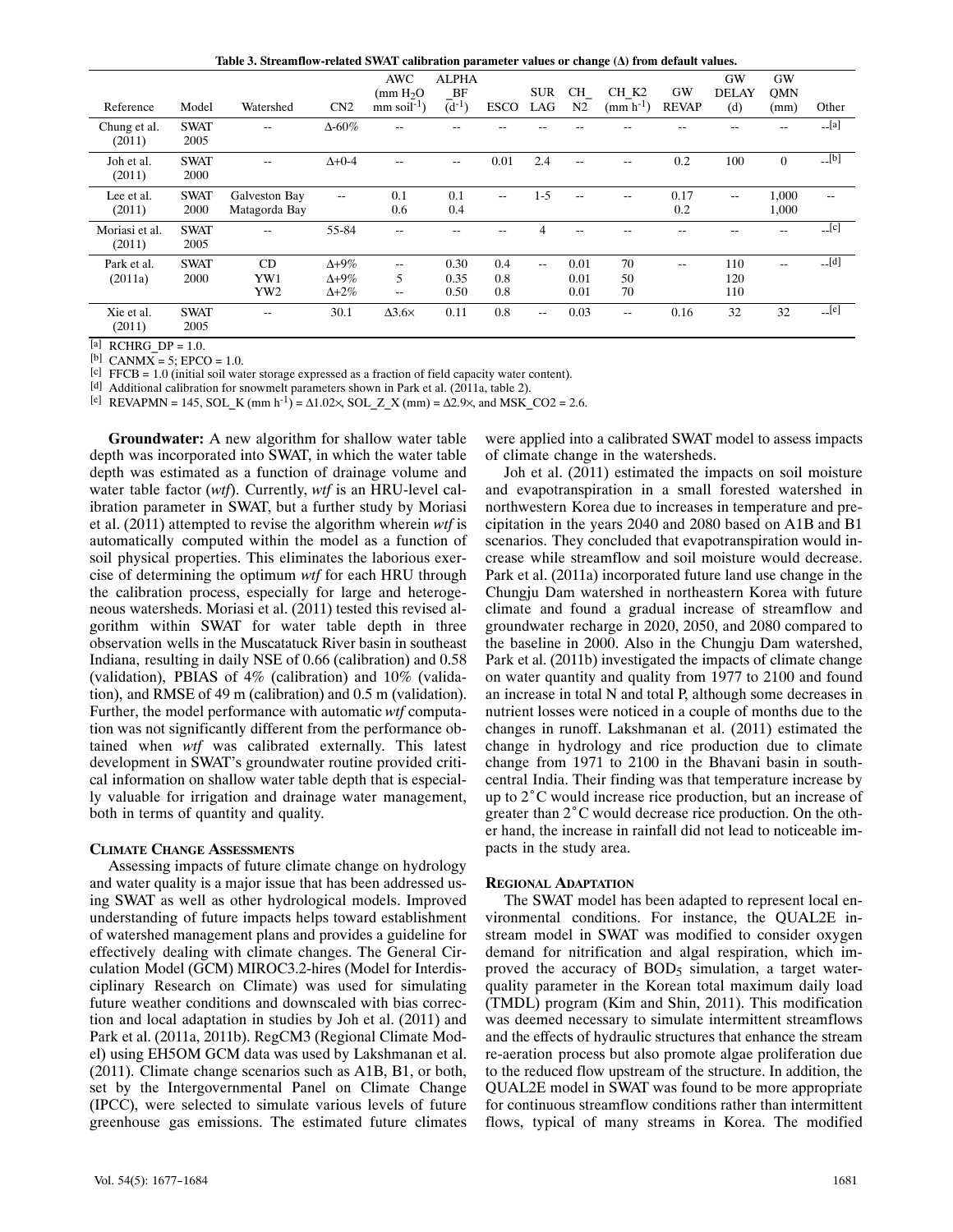QUAL2E, referred to as QUAL‐NIER, was applied over a portion of the South Han River watershed, resulting in im‐ proved estimation of BOD.

Default forest phenology (with dormancy as a function of latitude and day length) parameters in SWAT are more ap‐ propriate for temperate regions and were therefore modified to be suitable for monsoon‐driven tropical climates, such as the Western Ghats catchments in southern India (Wagner et al., 2011). The modification, which mainly included shifting the dormancy period of forest vegetation to the dry season (April to mid‐May) and changing the maximum leaf area in‐ dex (LAI) for deciduous forests, resulted in better simulation of semi‐evergreen forest phenology in the region and, in turn, improved ET and surface runoff estimates. Wagner et al. (2011) also describe the application of SWAT to devise dam management scenarios.

## **LINKAGES TO OTHER MODELS**

**SWAT-REMM:** The HRU is the smallest landscape component in SWAT and has no spatial connectivity. Runoff and pollutants generated from HRUs within a subwatershed are assumed to enter the reach within that subwatershed. Cur‐ rently, filter strips simulated by SWAT include the edge-offield type, wherein sediment and nutrient trapping efficiencies are determined by a simple exponential relation‐ ship. With the current structure, SWAT cannot simulate riparian buffer zones. SWAT‐REMM (Riparian Ecosystem Management Model) (Ryu et al., 2011) addressed this limitation by considering three zones within riparian buffers. Fur‐ ther, in the SWAT‐REMM prototype, drainage from subwatersheds was differentiated, if necessary, into concentrated drainage flow that directly entered the channel or riparian buffer drainage flow that was routed through the riparian zone (Liu et al., 2007). The enhanced SWAT‐REMM model (Ryu et al., 2011) was enhanced to address the limitations of earlier versions and now allows users to specify riparian buffers individually by subwatershed, extract soil properties individually for each buffer, and use separate weather station data for each buffer. The enhanced SWAT‐ REMM model applied in the Bonggok watershed in Korea re‐ sulted in  $\mathbb{R}^2$  of 0.73 and NSE of 0.69 during calibration and  $R<sup>2</sup>$  of 0.72 and NSE of 0.67 during validation. Ryu et al. (2011) also evaluated the effects of riparian buffers on water quality. This enhancement for SWAT is valuable for assessing the water quality impacts of buffers for decision making.

**SWAT-SOBEK:** SWAT uses the kinematic wave approximation to route flow through the channel system. In situa– tions such as backsurge effects due to dams, estuaries, and oceans, kinematic wave assumptions are not valid. The prop‐ agation of waves in the upstream direction decreases the stream velocity and, consequently, sediment transport capac‐ ity. The modified Bagnold equation used to determine the amount of sediment deposited or reentrained does not account for bed and bank erosion or sediment deposition due to backsurge in flow. In order to overcome these limitations in SWAT, the model was linked with SOBEK, which has the capability to simulate unsteady, non‐uniform flow conditions (Betrie et al., 2011). In this integrated modeling approach, us‐ ing Open Modeling Interface to couple SWAT to SOBEK, the upland hydrologic components and soil erosion were esti‐ mated using SWAT, and the flow and sediment routing was simulated in SOBEK. Testing this integrated modeling pack‐ age over the Blue Nile River basin, Betrie et al. (2011) dem‐

onstrated improvement in simulating the effects of backwater on daily streamflow and sediment deposition.

**SWAT‐SWMM:** Kim et al. (2011b) described the strengths of the integrated SWAT and Storm Water Manage‐ ment Model (SWMM) to simulate a mixed urban and rural land use. In their SWAT‐SWMM integrated model, the RUN‐ OFF block of SWMM was linked to SWAT. The SWAT‐ SWMM model was applied to the White Rock Creek watershed in Texas to assess the impacts of urbanization on hydrology due to incremental increase in impervious area.

**SWAT‐MODFLOW:** Chung et al. (2011) demonstrated an application of the integrated SWAT‐MODFLOW model to simulate the hydrological impacts of groundwater pumping in the Pyoseon region of Jeju Island, Korea, which has char‐ acteristic hydrology of highly permeable volcanic basalt rock with rapid stream percolation to recharge deep aquifers. The SWAT‐MODFLOW model was designed to overcome SWAT's limitation in predicting groundwater flow as a result of pumping due to the spatial disconnection between HRUs and inability to simulate groundwater horizontal dynamics. Chung et al. (2011) concluded that SWAT‐MODFLOW better simulated the pulse‐type hydrographs typical of intermittent streamflow. SWAT‐MODFLOW also helped in investigating the relationship between groundwater pumping levels and freshwater savings by simulating aquifer pump operations.

## **WATERSHED‐SCALE SOIL EROSION ASSESSMENT**

The SWAT model has been used to assess the risks of soil erosion and reservoir siltation in a tropical river basin in southern Mali in west Africa (Xie et al., 2011). Due to the lack of observed sediment data, this study conducted a water bud‐ get analysis to estimate the intensity of surface runoff that in‐ fluences soil erosion. The researchers emphasized that data‐scarce conditions lead to large uncertainties in estima‐ tion of soil erosion rates and even more so in estimation of reservoir lifespan. Details on channel cross-sectional geometry, reservoir operations, and bathymetry will improve mod‐ eled estimations. The researchers concluded that soil erosion is not substantial in the basin and, therefore, not likely the reason for low soil fertility, and recommend increasing the use of manure and fertilizers to improve soil productivity. Kim et al. (2011a) used SWAT to calculate transmission ratios (ratio of load delivered to the downstream reach to the load dis‐ charged into the upstream reach) to understand pollutant transport characteristics as a function of rainfall amounts and to identify critical areas needing greater attention in pollution control strategy implementation. Lee et al. (2011) applied SWAT to estimate the freshwater inflows to coastal bays, in‐ cluding Galveston Bay and Matagorda Bay in Texas, in order to obtain information on water quantity, quality, and temporal variation to help understand estuary hydrology.

## **SUMMARY AND CONCLUSIONS**

This special collection demonstrates a continued increase in the number, breadth, and depth of SWAT applications to address various environmental issues and identifies specific model improvements to better address these issues. This collection reports enhanced model capabilities (e.g., addition of a subdaily erosion and sediment transport algorithm, a bio‐ zone module to simulate septic systems, and a new shallow water table depth algorithm) and applications to climate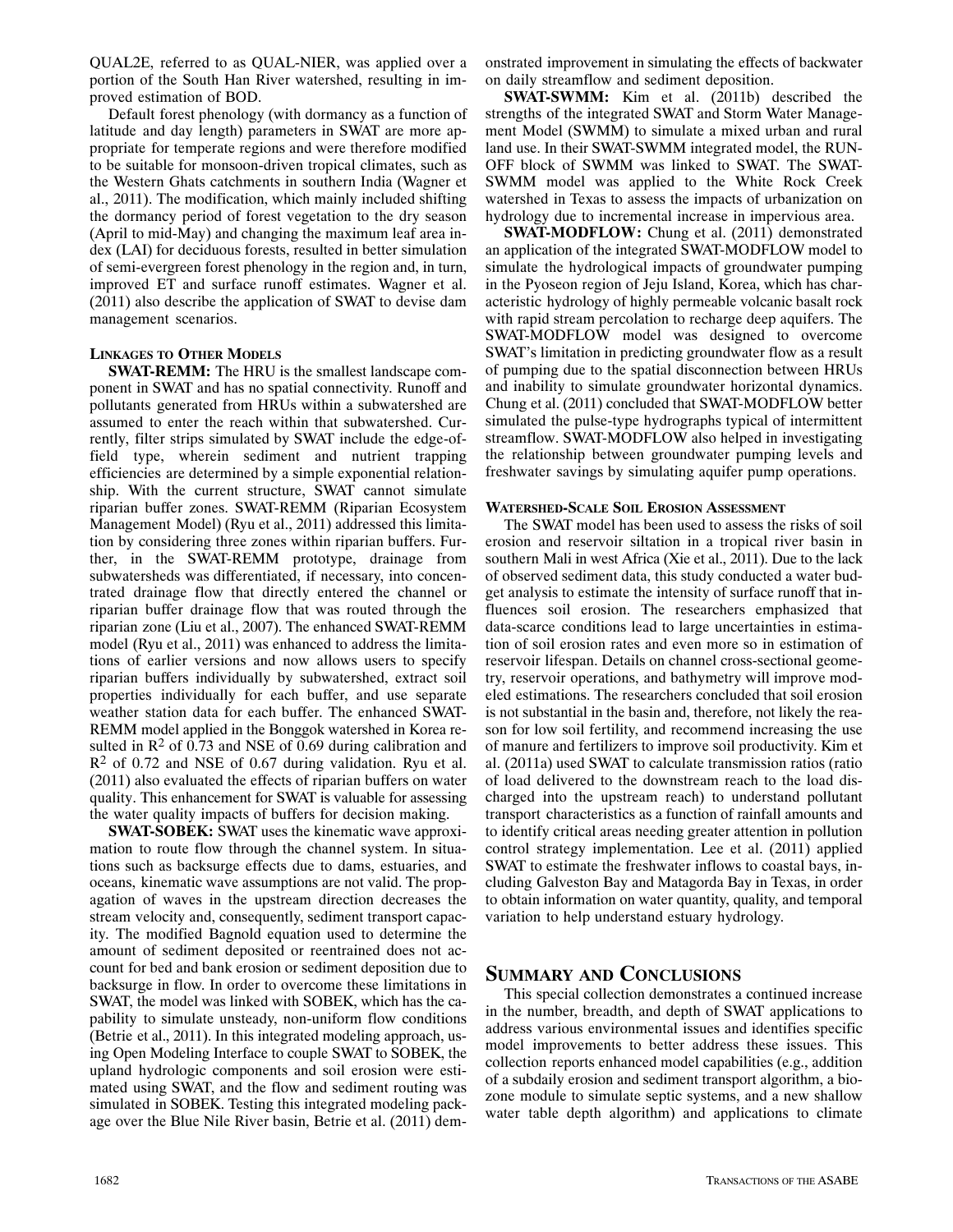change impacts and soil erosion/sedimentation. In addition, several studies coupled SWAT with other models, which demonstrated improved simulation performance and repre‐ sentation of regional adaptation to local environmental conditions. The results in this collection add to previous syntheses of results (Gassman et al., 2007; Douglas‐Mankin et al., 2010), thus providing a comprehensive assessment of current developments and applications of SWAT.

The international use of SWAT in regions other than the U.S. and Europe is rapidly increasing; however, the lack of input data at the required temporal and spatial scales is a typical limitation in these regions. Thus, proper planning of monitoring programs and alternative strategies for using different technology to develop environmental inputs is desirable. Data sharing between various data collection programs will aid researchers in developing sound scientific information through simulation models to help policy change recommen‐ dations. Application of SWAT for bacteria fate and transport, water footprint estimation of feedstock for biofuel production, economic implications due to climate change and land use change, and simulation of concentrated flow sources of sediment and nutrients (such as ephemeral gully, streambank, and legacy streambed sources) are some of the important topics that are not addressed in this collection and that require further development and application.

Adding to the knowledge base of previous reviews of the SWAT model, this collection provides further information on the new capabilities added to the model, and its application to investigate new problems and new geographic locations. It is hoped that this collection offers a platform for research‐ ers, scientists, educators, and planners alike in understanding the present and potential scope of SWAT. This special collec‐ tion in *Transactions of the ASABE* and *Applied Engineering in Agriculture* provides important information for the wider scientific community working in agriculture and water resources management.

#### **ACKNOWLEDGEMENTS**

This article is one of 17 articles in the ASABE 2011 Special Collection "Soil and Water Assessment Tool (SWAT) Model: Current Developments and Applications" in this issue of *Transactions of the ASABE* and the next issue of *Ap‐ plied Engineering in Agriculture*. The authors wish to thank the ASABE publications staff, associate editors, and review‐ ers for their contributions to and timely management of the review process, and the authors and co‐authors of articles in this collection for their contributions to the research literature represented by this collection.

## **REFERENCES**

- Arnold, J. G., R. Srinivasan, R. S. Muttiah, and J. R. Williams. 1998. Large‐area hydrologic modeling and assessment: Part I. Model development. *J. American Water Resour. Assoc.* 34(1): 73‐89.
- Betrie, G., A. V. Griensven, Y. A. Mohammed, I. Popescu, A. E. Mynett, and S. Hummel. 2011. Linking SWAT and SOBEK using open modeling interface (OPENMI) for sediment transport simulation in the Blue Nile River basin. *Trans. ASABE* 54(5): 1749-1757.
- Chung, I.‐M., N. W. Kim, H. Na, J. Lee, S. Yoo, and S. Yang. 2011. Integrated surface‐groundwater analysis in Pyoseon region, Jeju Island in Korea. *Applied Eng. in Agric.* 27(6): (in press).
- Douglas‐Mankin, K. R., R. Srinivasan, and J. G. Arnold. 2010. Soil and Water Assessment Tool (SWAT) model: Current developments and applications. *Trans. ASABE* 53(5): 1423‐1431.
- Faramarzi, M., K. C. Abbaspour, R. Schulin, and H. Yang. 2009. Modelling blue and green water resources availability in Iran. *Hydrol. Proc.* 23(3): 486‐501.
- Gassman, P. W., M. R. Reyes, C. H. Green, and J. G. Arnold. 2007. The Soil and Water Assessment Tool: Historical development, applications, and future research directions. *Trans. ASABE* 50(4): 1211‐1240.
- Harmel, R. D., P. K. Smith, and K. W. Migliaccio. 2010. Modifying goodness‐of‐fit indicators to incorporate both measurement and model uncertainty in model calibration and validation. *Trans. ASABE* 53(1): 55‐63.
- Jeong, J., N. Kannan, J. Arnold, R. Glick, L. Gosselink, and R. Srinivasan. 2011a. Development and integration of sub‐hourly rainfall-runoff modeling capability with a watershed model. *Water Resour. Mgmt.* 24(15): 4505‐4527.
- Jeong, J., N. Kannan, J. G. Arnold, R. Glick, L. Gosselink, R. Srinivasan, and R. D. Harmel. 2011b. Development of subdaily erosion and sediment transport models in SWAT. *Trans. ASABE* 54(5): 1685-1691.
- Jeong, J., C. Santhi, J. G. Arnold, and R. Srinivasan. 2011c. Development of algorithms for onsite wastewater systems in SWAT. *Trans. ASABE* 54(5): 1693-1704.
- Joh, H.‐K., J.‐W. Lee, M.‐J. Park, H.‐J. Shin, R. Srinivasan, and S.‐J. Kim. 2011. Assessing climate change impact on hydrological components of a small forest watershed through SWAT calibration of evapotranspiration and soil moisture. *Trans. ASABE* 54(5): 1773-1781.
- Kim, N. W., and A. H. Shin. 2011. Modification of the SWAT model in the channel BOD simulation scheme for Korean TMDL application. *Trans. ASABE* 54(5): 1739-1747.
- Kim, C.‐G., S.‐W. Park, and N.‐W. Kim. 2011a. Analyzing hydrological transmission characteristics of nonpoint‐source pollutants using SWAT. *Applied Eng. in Agric.* 27(6): (in press).
- Kim, N. W., Y. S. Wong, J. Lee, J. E. Lee, and J. Jeong. 2011b. Hydrological impacts of urban imperviousness in White Rock Creek watershed. *Trans. ASABE* 54(5): 1759-1771.
- Lakshmanan, A., V. Geethalakshmi, D. Rajalakshmi, R. Srinivasan, N. U. Sekhar, and H. Annamalai. 2011. Climate change adaptation strategies in Bhavani basin using SWAT model. *Applied Eng. in Agric.* 27(6): (in press).
- Lee, T., R. Srinivasan, J. Moon, and N. Omani. 2011. Estimation of freshwater inflow to bays from gauged and ungauged watersheds. *Applied Eng. in Agric.* 27(6): (in press).
- Liu, Y., W. Yang, and X. Wang. 2007. GIS‐based integration of SWAT and REMM for estimating water quality benefits of riparian buffer in agricultural watersheds. *Trans. ASABE* 50(5): 1549‐1563.
- Moriasi, D. N., J. G. Arnold, M. W. Van Liew, R. L. Binger, R. D. Harmel, and T. Veith. 2007. Model evaluation guidelines for systematic quantification of accuracy in watershed simulations. *Trans. ASABE* 50(3): 885‐900.
- Moriasi, D., J. G. Arnold, G. G. Vazquez‐Amabile, and B. A. Engel. 2011. New shallow water table depth algorithm in SWAT2005: Recent developments. *Trans. ASABE* 54(5): 1705-1711.
- Park, J.‐Y., M.‐J. Park, H.‐K. Joh, H.‐J. Shin, H.‐J. Kwon, R. Srinivasan, and S.‐J. Kim. 2011a. Assessment of MIROC3.2 hires climate and CLUE‐s land use change impacts on watershed hydrology using SWAT. *Trans. ASABE* 54(5): 1713-1724.
- Park, J.‐Y., M.‐J. Park, S.‐R. Ahn, G.‐A. Park, J.‐E. Yi, G.‐S. Kim, R. Srinivasan, and S.‐J. Kim. 2011b. Assessment of future climate change impacts on water quantity and quality for a mountainous dam watershed using SWAT. *Trans. ASABE* 54(5): 1725-1737.
- Ryu, J., J. Cho, I. J. Kim, Y. Mun, J. P. Moon, N. W. Kim, S. J. Kim, D. S. Kong, and K. Y. Lim. 2011. Enhancement of